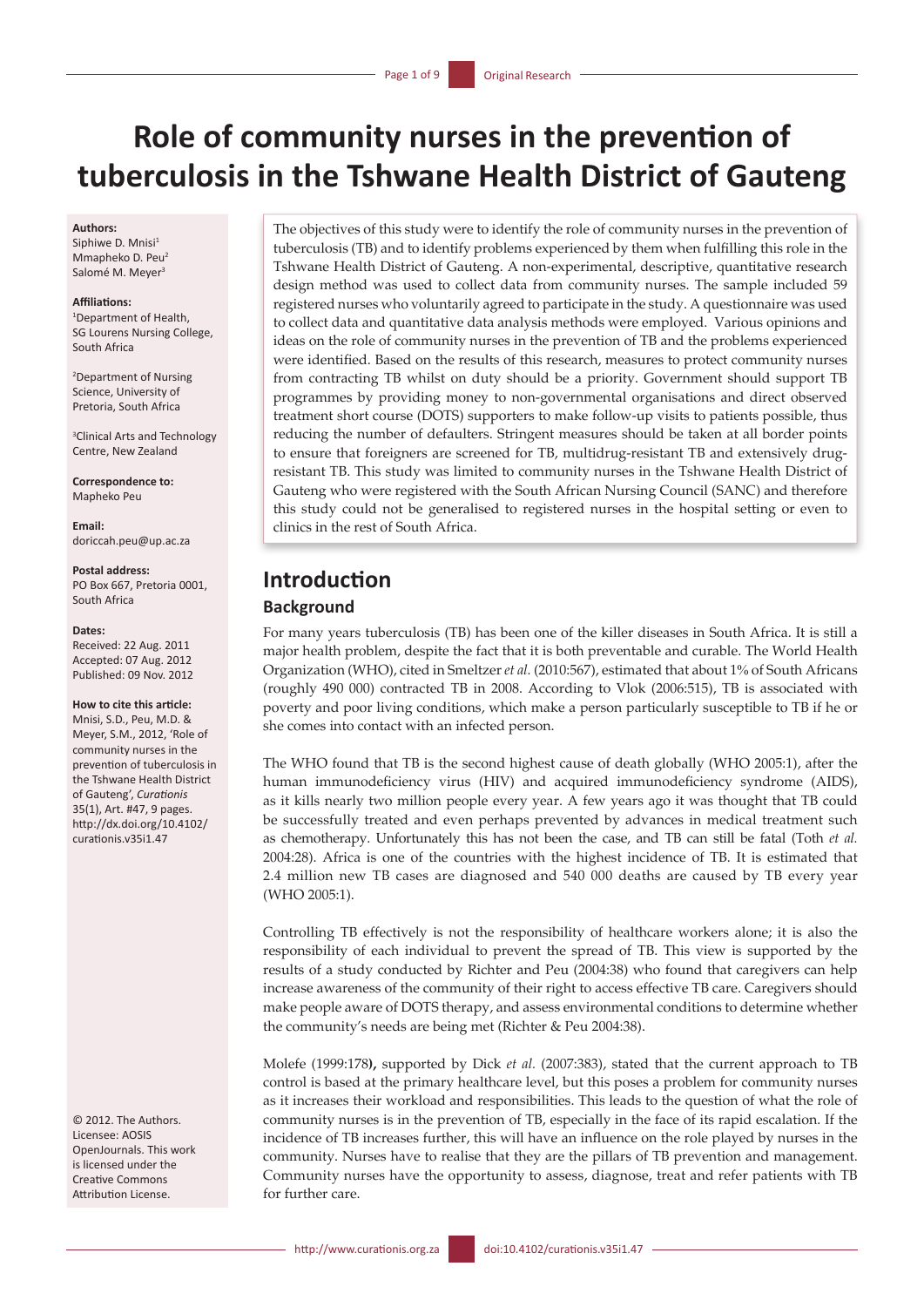Despite the fact that DOTS had 93% coverage in 2004, South Africa continues to notify the WHO of more TB cases (WHO 2005:1). A variety of activities can be put in place to prevent the increase of TB, and the role of community nurses in these activities should be considered. It has been speculated that TB will have a serious impact on South Africa's economy because of the death rate amongst people in their productive years: 61% of people between the ages of 20 and 39 years and 26% of people between the ages of 40 and 49 may die because of TB (Van Rensburg 2004:255). Van Rensburg (2004:255) suggested that South Africa should adopt strategies similar to those used by Vietnam and Peru, which have demonstrated the effect of well-functioning control programmes on both morbidity and mortality.

Van Rensburg (2004:255) points to the Western Cape as the province with the worst TB statistics, with an infection rate of 559 per 100 000 people annually, almost double the rate of all new infections in the country. It is almost seven times higher than that of Limpopo (85.9 per 100 000), the province with the lowest reported incidence of TB. KwaZulu-Natal showed a TB incidence rate of 64.6%, followed by Mpumalanga with 59.1% and the Free State with 51.7% (Van Rensburg 2004:255).

## **Problem statement**

Statistics indicate that there is an alarming shortage of registered nurses in South Africa. This was supported by the South African Nursing Council's geographical distribution in 2007, where it was noted that Gauteng had 9 688 100 of its population versus nursing manpower of 27 201 registered nurses, and 103 92 for South Africa. This is indicative that there are insufficient nurses to assist the country to prevent communicable diseases including TB.

In South Africa TB continues to result in the death of many patients, with more and more people in their productive years (between 20 and 49 years old) being critically affected by it, especially those in settings such as prisons and mines (Van Rensburg 2004:255; Smeltzer *et al.* 2010:567). Valid questions the researcher asked herself are: Are community nurses doing enough in the community to help prevent the increase of TB? Do they have the necessary knowledge and skills to contribute significantly and positively toward fighting this killer disease?

## **Aim of the study**

The aim of the study was to investigate the role of community nurses in the prevention of TB in the Tshwane Health District of Gauteng.

#### **Objectives**

The following objectives guided the researcher throughout the study:

• To identify the role of community nurses in the prevention of TB in the Tshwane Health District in order to improve the part they play in the comprehensive management of TB patients.

### **Research questions**

The following questions were addressed in the course of the study:

- What role do community nurses play in the prevention of TB in the Tshwane Health District?
- What are problems experienced by community nurses in fulfilling their role when working with TB patients?

### **Definition of key concepts**

**Community nurses:** Dreyer, Hattingh and Lock (1999:26) define a community nurse as 'a nurse, practicing in the community health field away from the formal structure of therapeutic institutions'.

**Pulmonary tuberculosis:** Pulmonary TB is defined by Smeltzer *et al.* (2010:567) as 'an infectious disease that primarily affects the lung parenchyma. Its causative organism is the *Mycobacterium tuberculosis,* of which there are a number of strains. This organism is transferred to a host by infected droplets from respiratory tract, sputum, dust and sometimes infected milk'.

**Prevention:** Tulchinsky and Varavinkova (2009:653) defined prevention as policies and actions that are aimed at eradication, minimising and eliminating the impact of the disease and disability or retarding its progress.

### **Significance of the study**

The findings of this study identified problems experienced by community nurses in fulfilling their role in the prevention of TB, and could serve as a point of departure to making suggestions with regard to how these problems could be addressed.

## **Research method and design**

A quantitative research method was applied in this study. A non-experimental descriptive survey was conducted by means of questionnaires to collect data from community nurses regarding their role in the prevention of TB and problems they experienced when fulfilling this role in the Tshwane Health District of Gauteng.

### **Population and sampling**

The population for this study consisted of all community nurses registered with the SANC who work with TB patients in the Tshwane Health District of Gauteng. Fifty nine community nurses were conveniently selected from clinics which were systematically selected as lists were available (Burns & Grove 2009:352). The researcher compiled a list of every clinic in the Tshwane Health District, and selected every third clinic from the list. Ten clinics were selected systematically from the total list of 35 clinics. Questionnaires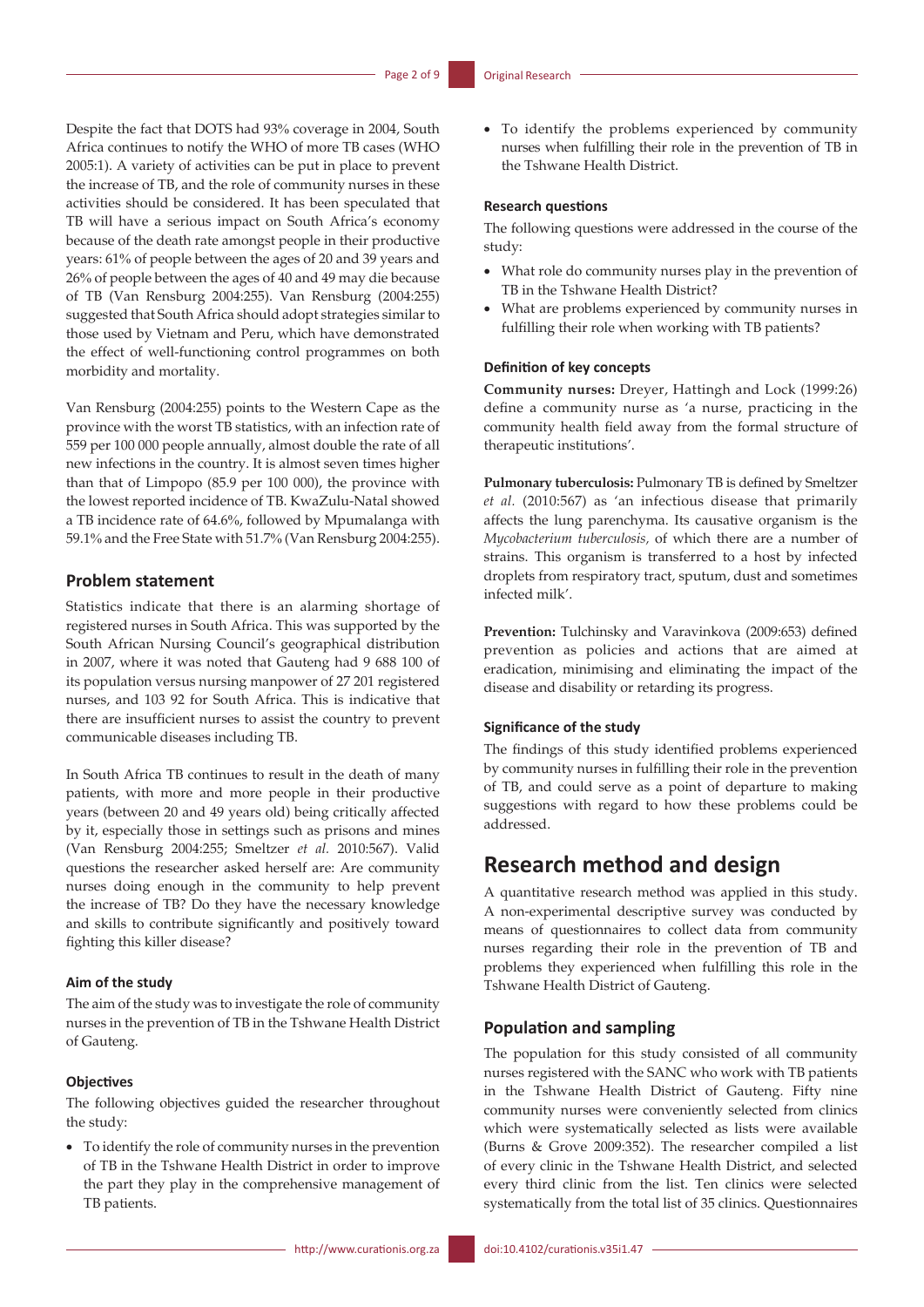were distributed to the selected clinics according to the number of community nurses who were available and on duty. The researcher analysed the roster of community nurses who were working with TB patients at the selected clinics with the help of facility managers (Burns & Grove 2009:353).

A systematic probability sampling technique was employed. Probability sampling implies that every person in the targeted population has a chance of being selected (Parahoo 2006:259). Clinics in the Tshwane Health District of Gauteng that rendered comprehensive health care were systematically selected from the lists of clinics received from the Department of Health. The Tshwane Health District is divided into the following subdistricts: Southern, Central, Northern, Moretele and Odi. The following clinics were selected for the study but not all were used: Laudium, Stanza Bopape, Soshanguve, Bophelong, Boikhutsong, Ekangala, Themba, Boekenhout, Tlamelong, and others in the City of Tshwane Metropolitan Municipality (CTMM).

The researcher encountered a problem in one of the clinics, because the facility manager had a problem with the permission letter from the Department of Health. Ekangala clinic was under construction and was therefore not utilised. Therefore other clinics in the CTMM, namely Folang, Mamelodi West and Saulsville, were selected in its place in order to reach the predicted number of respondents.

The criteria for inclusion of community nurses in this study were that they be community nurses registered with the SANC with a year or more of experience in nursing (Burns & Grove 2007:325). Fifty-nine community nurses completed and returned the questionnaires.

## **Data collection**

In this study structured questionnaires were used to collect data. According to Polit and Beck (2012:297) a questionnaire 'is a document used to gather self-report data via selfadministration of questions'. A structured questionnaire was a suitable tool for data collection for this study because respondents were able to read and write.

The instrument was used to collect data from the sample, consisting of community nurses working with TB patients, regarding their role in the prevention of TB in the Tshwane Health District of Gauteng. Questionnaires were personally distributed to the selected clinics by the researcher. The respondents were expected to complete the questionnaire within 45 minutes. A period of two to three weeks was provided before questionnaires were collected by the researcher from the facility managers who kept them under lock and key. Sixty three questionnaires were distributed, 59 were answered and returned and four were unanswered and returned. Data were collected from February 2008 to April 2008.

### **Data analysis**

Descriptive statistics, frequency counts and percentages for the Likert scale responses were used. Summary statistics on

 $-$  http://www.curationis.org.za doi:10.4102/curationis.v35i1.47  $-$ 

measured variables such as age, gender and experiences were employed by a statistician from the University of Pretoria who assisted with the data analysis. The findings of the study were presented by means of graphs, percentages and tables.

## **Ethical considerations**

Written permission to undertake the study was obtained from the University of Pretoria Ethics Committee, the Gauteng Department of Health, both at provincial and regional level, and the CTMM, including the facility managers. A full explanation of the purpose of the study was given to community nurses in order to obtain verbal and written consent. Community nurses' rights to confidentiality and anonymity were guaranteed as they were expected not to write their names on the questionnaire.

## **Validity and reliability**

According to Polit and Beck (2012:737) a pilot study refers to 'a small scale version or trial run done in preparation for a major study; sometimes called a feasibility study'. A pilot study was conducted using a sample of 10% of community nurses from a clinic rendering TB services in the Tshwane Health District of Gauteng. The respondents in the pilot study were not used for the study. Similar results or answers were obtained from the study's respondents and pilot study respondents, thereby demonstrating the consistency of the instrument.

Content validity concerns 'the degree to which an instrument has an appropriate sample of items for the construct being measured' (Polit & Beck 2012:336). Content validity for this study was ensured through examination of the instrument by the researcher's supervisors as well as a professional statistician from the University of Pretoria. The researcher also requested the assistance of experts in the field of research in development of the questionnaire as well as the data analysis. Face validity refers to 'whether the instrument looks as though it is measuring the appropriate construct' (Polit & Beck 2012:336). Face validity was ensured with the help of the researcher's supervisors and the statistician from the University of Pretoria.

## **Discussion of results**

The results are presented under the following sections: demographic data, the role of community nurses, and problems experienced by community nurses when fulfilling their roles in the prevention of TB.

## **Demographic data on age, qualifications and years of experience**

The question about age was answered by only 26 (44.07%) of the 59 respondents; 33 (55.93%) did not give their age. Most of the respondents, namely 9 (34.62%), were in the 40−49 years age range, followed by 6 (23.08%) who fell into the 30–39years and 50–59 years age ranges.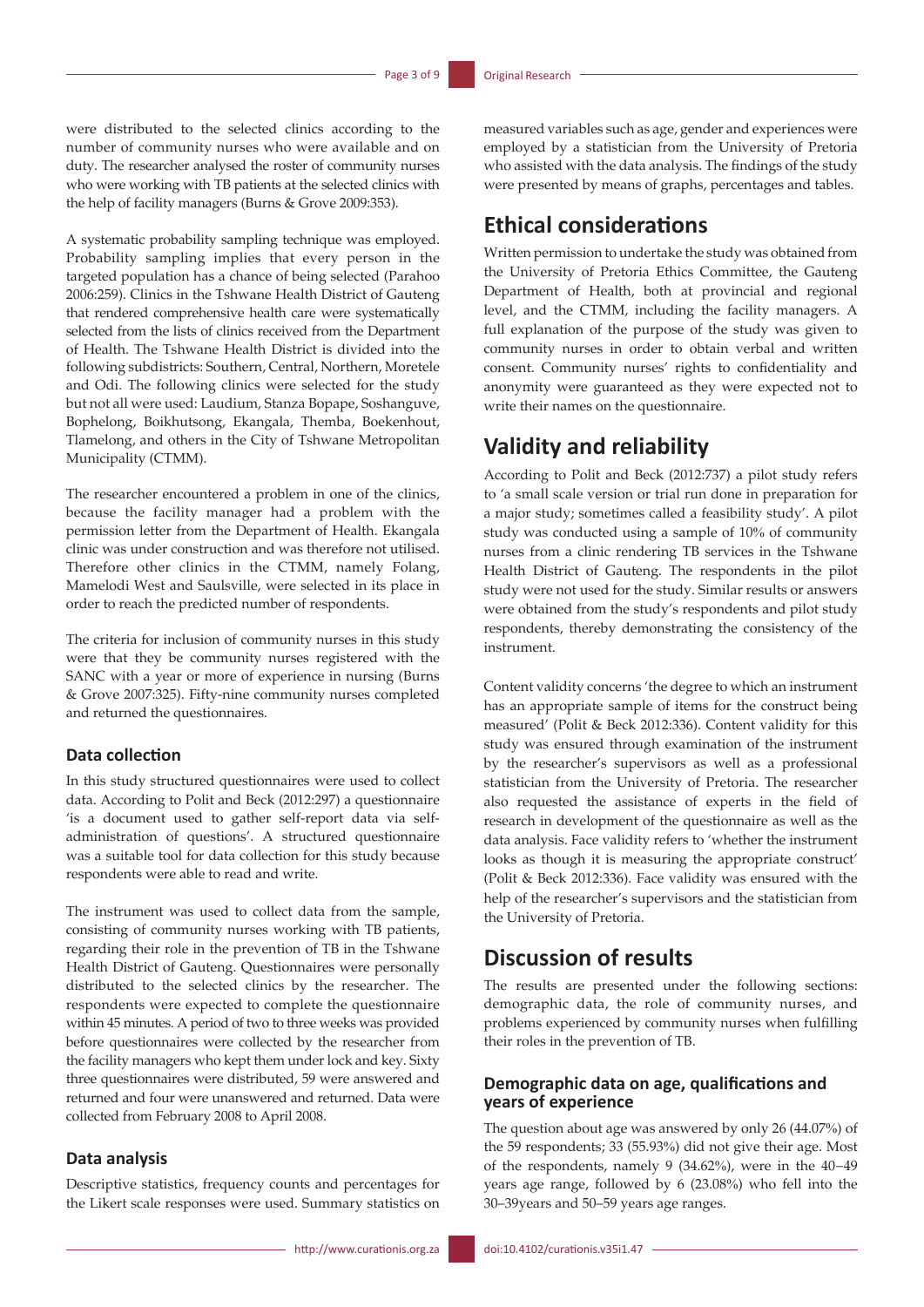The question about professional qualifications was answered by only 53 of the 59 respondents (Figure 1). The percentages reflected in the figure are therefore based on the number of responses received. All 53 respondents who answered the question had a general nursing qualification: 46 (86.79%) of the 53 respondents had midwifery, 39 (73.58%) community health nursing, 27 (50.94%) psychiatric nursing, 27 (50.94%) primary health care (PHC), and 17 (32.08%) other qualifications such as nursing education and nursing management.

In order for nurses to work in the community, they are expected to have at least the following qualifications: general nursing, midwifery, community health nursing, and PHC.

The question on number of years of experience was answered by only 48 of the 59 respondents; 16 (33.33%) of those who answered (*n* = 48) had experience ranging from 10 to 19 years, followed by 15 (31.25%) with 20–29 years' experience. The range of experience of all respondents who answered the question was between 2 and 45 years (Table 1). According to Cioffi (2001:591), past experiences are intrinsic in decision making and have implications for both clinical and nursing education. Therefore nurses with more years of experience



PHC, primary health care.

| <b>TABLE 1:</b> Respondents' years of experience $(n = 48)$ . |  |  |  |  |
|---------------------------------------------------------------|--|--|--|--|
|---------------------------------------------------------------|--|--|--|--|

| Responses    |               | $\frac{0}{0}$ |
|--------------|---------------|---------------|
| $00 - 09$    | 12            | 25.00         |
| $10 - 19$    | 16            | 33.33         |
| $20 - 29$    | 15            | 31.25         |
| $30 - 39$    | 3             | 6.25          |
| $40 - 49$    | $\mathcal{P}$ | 4.17          |
| <b>Total</b> | 48            | 100.00        |

*n*, Given as number of respondents; *f*, Frequency.

**TABLE 2:** Respondents' views on whether community nurses should be able to identify tuberculosis symptoms and isolate infectious patients (*n* = 59).

| Responses         |    | $\frac{0}{0}$ |
|-------------------|----|---------------|
| Strongly disagree |    | 1.69          |
| <b>Disagree</b>   | 0  |               |
| Agree             | 43 | 72.88         |
| Strongly agree    | 15 | 25.42         |
| <b>Total</b>      | 59 | 100.00        |

*n*, Given as number of respondents; *f*, Frequency.

have high levels of emotional competency (Humpel & Caputi 2001:399). Hill (2010:1) also states that an experienced nurse may assess the same patient as an inexperienced nurse, but respond differently when the condition of the patient changes. The ageing and retirement of numbers of experienced nurses will have a negative impact on patient care, and it is therefore important to develop and implement strategies to retain experienced nurses within the workforce since they are in a position to give the highest quality of care (Hill 2010:7).

## **Opinions, views and ideas on the role of community nurses in prevention of tuberculosis**

### **Community nurses should be able to identify tuberculosis symptoms and isolate infectious patients**

Only 1 (1.69%) respondent strongly disagreed and none disagreed with the above statement (Table 2). A majority of 43 (72.88%) respondents agreed and 15 (25.42%) strongly agreed with the statement. From these responses it could be concluded that community nurses should be able to identify the symptoms of pulmonary TB and isolate infectious patients. Nurses have a vital role to play in TB control in terms of identification, infection control and support of newly diagnosed patients (Williams 2006:52). Nurses are often the first to pick up subtle clues and risk factors that could indicate TB infection (Spader 2006:6). In this era of HIV and AIDS and TB, nursing competence in detection, control and care is crucial (Ghebrehiwet 2006:239).

## **Health education for school children on tuberculosis Community prevention**

Three (5.08%) respondents strongly disagreed and 1 (1.69%) disagreed with the statement about the importance of health education to school children in order to prevent TB (Figure 2). Most respondents (45–76.27%) agreed and 10 (16.95%) strongly agreed with this statement, which indicated that community nurses are fulfilling this role. According to Vlok (2006:524) health education, particularly on TB prevention, should begin early in a person's life. Vlok (2006:524) suggested that community health nurses should go to schools and show films about TB to the principals, teachers and students so that they could learn more about the disease.

#### **Community nurses are no longer fulfilling their role in prevention of tuberculosis since the introduction of direct observed treatment short**

Of the 57 respondents, 24 (42.11%) strongly disagreed with the above statement, followed by 23 (40.35%) who disagreed, whilst 4 (7.02%) agreed with the statement and 6 (10.53%) strongly agreed (Figure 3). From these responses it could be concluded that a large majority of the respondents (82.46%) believed that community nurses have continued fulfilling this role after introduction of DOTS. Community nurses reported that DOTS was an effective strategy to combat nonadherence to treatment regimens (Goodburn & Drennan 2000:36). Burger (2011:3) stated that 3000 health workers were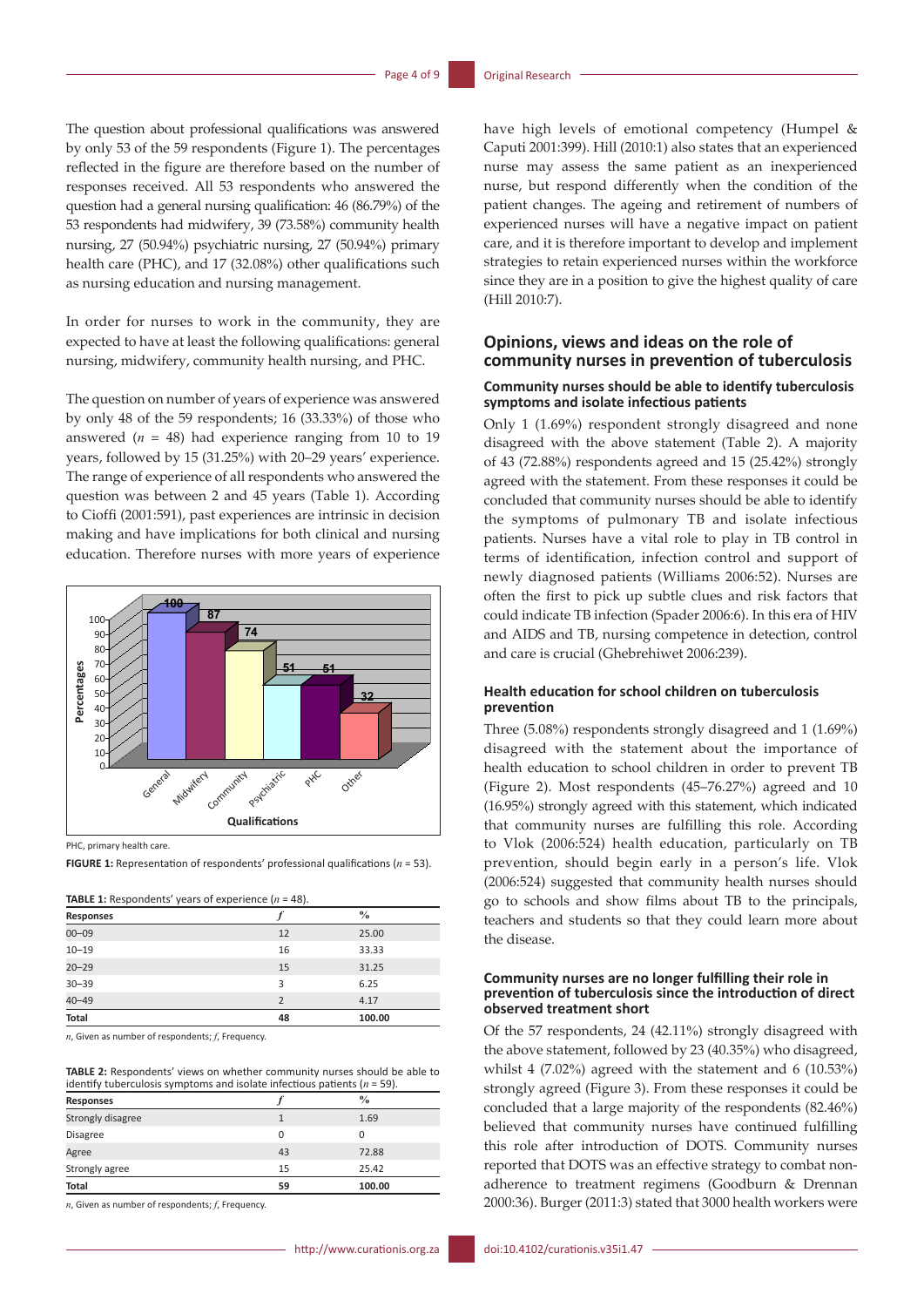trained by the Department of Health in the management of TB during the 2010 financial year. The department also expanded DOTS by training 2500 community health workers as DOTS supporters who will assist in decreasing the rate of TB defaulters.

#### **Use of community members, such as traditional leaders, can contribute to prevention of multidrug-resistanttuberculosis**

This question was answered by 57 of the 59 respondents, with 32% strongly disagreeing or disagreeing with the statement that community members could contribute to prevention of



TB, tuberculosis.

**FIGURE 2:** Respondents' views on the importance of providing health education to school children about tuberculosis prevention (*n* = 59).



DOTS, direct observed treatment short.

**FIGURE 3:** Respondents' views on the statement that community nurses have not been fulfilling a role in prevention of tuberculosis since direct observed treatment short  $(n = 57)$ .



MDR-TB, multidrug-resistant tuberculosis.

**FIGURE 4:** Respondents' view on whether using traditional leaders can contribute to prevention of multidrug-resistant-tuberculosis (*n* = 57).

From these responses it could be concluded that overcoming TB was the responsibility of not only Government but also all citizens (Maher 2003:179). Dick *et al.* (2007:383) reported that in the Western Cape, PHC nurses established a collaborative partnership between farm workers and their families, their employers and the public health sector to combat TB. Richter and Peu (2004:36) stated that any responsible member of the community can act as a treatment supporter. Because of their respected positions in the community, traditional leaders can be used in the campaign to prevent MDR-TB.

### **Training of community members**

The question on training of community workers was answered by 57 of the 59 respondents (Table 3). Of those who responded, 5 (8.77%) never trained community members, and 14 (24.56%) seldom trained community members in TB treatment. Twenty four (42.11%) of the respondents trained community members most of the time, whilst 14 (24.56%) trained them all the time. It was found from the differences in opinions that there are those who train community members and those who do not train them. Ghebrehiwet (2007:4) stated that nurses should train and supervise community members in order to find, educate and treat patients. This is supported by Richter and Peu (2004:35), who indicated that communitybased healthcare workers or informal caregivers need continuous training on family care and poverty alleviation. Peterson, cited in Spader (2006:4), stated that education is the cornerstone of an effective TB prevention and treatment programme. According to Ghebrehiwet (2006:240), nurses in South Africa are working with community volunteers and NGOs to train DOTS supporters in order to prevent development of MDR-TB.

#### **Community nurses' involvement in research**

Of the 55 respondents who answered this question, 9 (16.36%) indicated that they never engaged in research and 26 (47.27%) that they seldom engaged in research (Table 4). Fifteen (27.27%) indicated that they engaged in research most of the time, and 5 (9.09%) did so all the time. This is a matter of concern, because community nurses work with communities in which there are many challenges that need to be addressed. Research should be conducted into, for example, the views and attitudes of community nurses about research. According to Dreyer, Hattingh & Lock (1999:35), it is important that community nurses participate in research and that they carry out research at all levels, as research is part of community nursing. Community nurses can contribute towards research about the identification, causes and distribution of diseases (Dreyer *et. al* 1999:35). Dick *et al.* (2007:384) described how PHC nurses combined their efforts to design, implement and evaluate an outreach programme to detect and treat TB patients in order to promote the health of farm workers on 211 farms in the Western Cape of South Africa.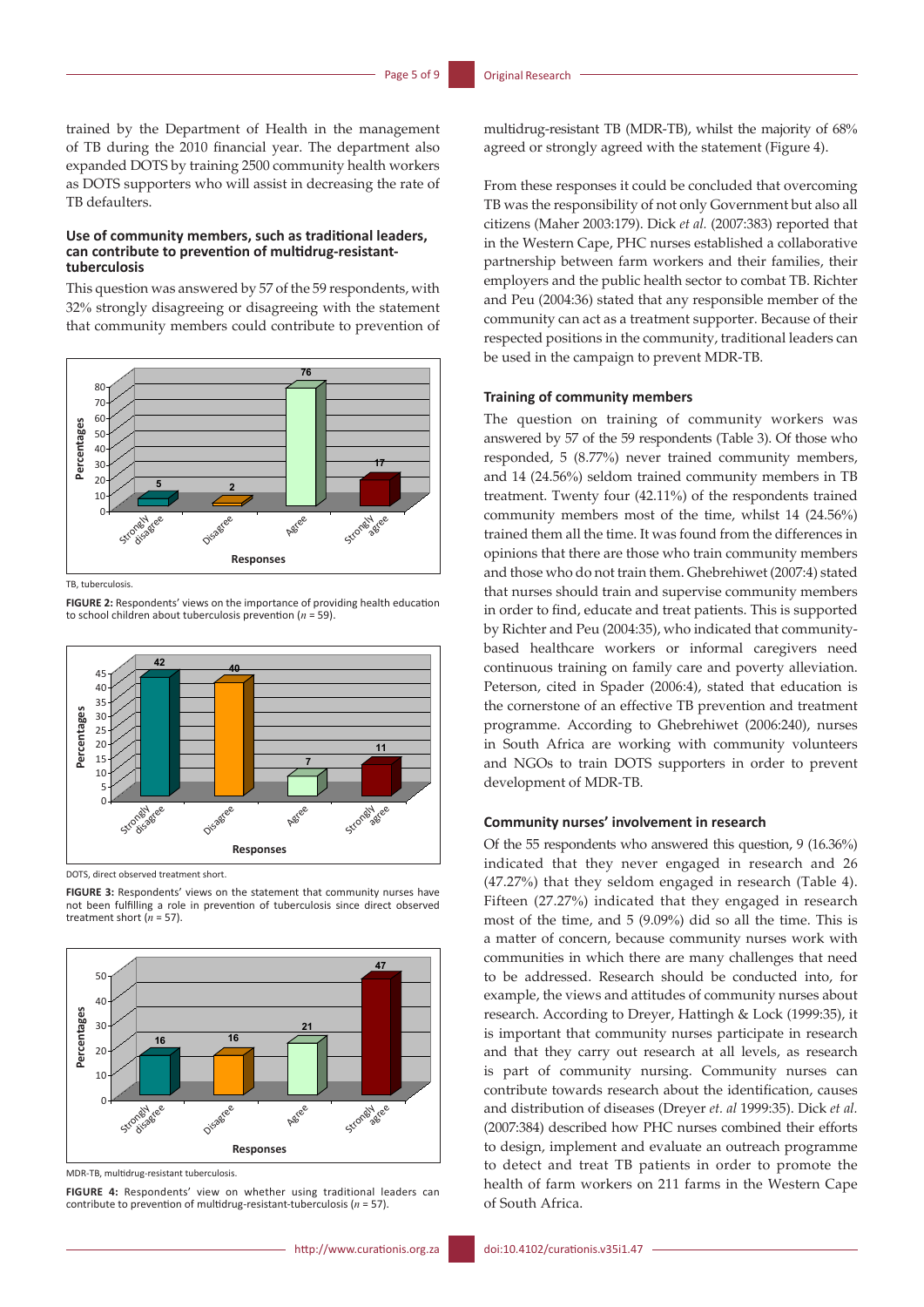## **Problems experienced by community nurses when fulfilling their role in prevention of tuberculosis**

A majority of 33 (55.93%) respondents experienced problems with defaulters and non-compliance with treatment, followed by 25 (42.37%) who felt that resource shortages were a major problem, 16 (27.12%) who felt that transport problems were a major problem, 15 (25.42%) who experienced problems with cross-border patients, foreigners, HIV and AIDS and stigmatisation, and 11 (18.64%) who felt that having no DOTS supporters was a major problem (Table 5). Community nurses have a major role in the detection and treatment of TB, as well as in encouraging patients to adhere to treatment. Hairon (2007:24) stated that if a patient defaulted

**TABLE 3:** Respondents' views on how often they train community members in tuberculosis treatment (*n* = 57).

| Responses        |    | $\%$   |
|------------------|----|--------|
| Never            | 5  | 8.77   |
| Seldom           | 14 | 24.56  |
| Most of the time | 24 | 42.11  |
| All the time     | 14 | 24.56  |
| <b>Total</b>     | 57 | 100.00 |

*n*, Given as number of respondents; *f*, Frequency.

| Responses        |    | $\frac{0}{0}$ |
|------------------|----|---------------|
| Never            | 9  | 16.36         |
| Seldom           | 26 | 47.27         |
| Most of the time | 15 | 27.27         |
| All the time     | 5  | 9.09          |
| Total            | 55 | 100.00        |
|                  |    |               |

*n*, Given as number of respondents; *f*, Frequency.

**TABLE 5:** Respondents' views on the five biggest problems preventing community nurses from fulfilling their role in the prevention of tuberculosis (*n* = 59).

| Responses                                             |    | $\frac{0}{0}$ |  |
|-------------------------------------------------------|----|---------------|--|
| Transport                                             | 16 | 27.12         |  |
| No DOTS supporters                                    | 11 | 18.64         |  |
| Increased defaulters and no compliance                | 33 | 55.93         |  |
| Shortages of resources, medicines<br>and nurses       | 25 | 42.37         |  |
| Cross borders, foreigners, HIV and<br>AIDS and stigma | 15 | 25.42         |  |

*n*, Given as number of respondents; *f*, Frequency: DOTS, direct observed treatment short.

**TABLE 6:** Respondents' views on how they handle adherence and abstinence by patients (*n* = 36).

| Responses                  |    | $\frac{0}{0}$ |  |
|----------------------------|----|---------------|--|
| Trace - DOTS               | 23 | 63.89         |  |
| Health education - support | 13 | 36.11         |  |
| <b>Total</b>               | 36 | 100.00        |  |

*n*, Given as number of respondents; *f*, Frequency; DOTS, direct observed treatment short.

**TABLE 7:** Respondents' views on how often community nurses experience poor communication with patients (*n* = 55).

| Responses        |          | $\frac{0}{0}$ |
|------------------|----------|---------------|
| Never            | $\Omega$ |               |
| Seldom           | 19       | 34.55         |
| Most of the time | 27       | 49.09         |
| All the time     | q        | 16.36         |
| <b>Total</b>     | 55       | 100.00        |

*n*, Given as number of respondents; *f*, Frequency.

from treatment, nurses should send reminder letters in an appropriate language, do home visits, provide counselling and support for those in poor financial circumstances, and assist or advise patients on how and where to access social services. According to Escott and Walley (2005:1706), DOTS supporters should also provide psychological support and practical help for those without food or funds, as well as tackle the fear and stigma faced by TB patients.

#### **Handling problems of adherence and abstinence in patients**

The question on the issue of adherence and abstinence was answered by only 36 of the 59 respondents (Table 6). Twenty three (63.89%) handled problems of adherence and abstinence through DOTS, and 13 (36.11%) provided support and health education to their patients. It was noted that the majority of the respondents ensured that patients take their medication correctly and complete the course through the use of strategies such as DOTS, health education and providing support. Bell (2004:50) stated that nurses should ensure that patients are given the correct medication and provide support to patients and their families or carers in order to prevent treatment lapses. This involves home visits three times a week (Bell 2004:50). According to Goodburn and Drennan (2000:36), it is advisable that a patient should choose his or her own DOTS supporter, as well as for treatment to be decentralised. Dick *et al.* (2007:385) state that suitable farm dwellers were selected by their peers to be trained as community lay health workers. The WHO (2003), cited in Dick *et al.* (2007:384), states that in order to adhere to a long course of treatment, peer-group support is needed by the patient.

### **Poor communication with patients, especially those from other countries**

Of the 55 respondents on this issue, 19 (34.55%) indicated that they seldom experienced poor communication with patients, 27 (49.09%) that they experienced poor communication with patients most of the time, and 9 (16.36%) that they experienced poor communication all of the time (Table 7). It was found that poor communication with patients is a major problem, as no respondents indicated that they never experienced poor communication. In South Africa alone, people speak a wide variety of languages, such as Siswati, isiXhosa and Sepedi. Communication problems that would already have been prevalent are further aggravated by people coming into South Africa from other countries. Williams (2006:52) stated that it is important that patients understand what is happening and are given the information they need.

#### **Number of community nurses who work with tuberculosispatients in each clinic**

Of the 47 respondents who answered this question, 40 (85.11%) had five or fewer nurses working with TB patients in their clinics, and 7 (14.89%) had more than five but not more than 10 (Table 8). From these responses it can be deduced that the ratio of nurses to patients could be as high as 1:100 in some clinics. High nurse to patient ratios could lead to poor patient care as a result of overworked and poorly motivated staff members (Lewin *et al.* 2005:4). The need for community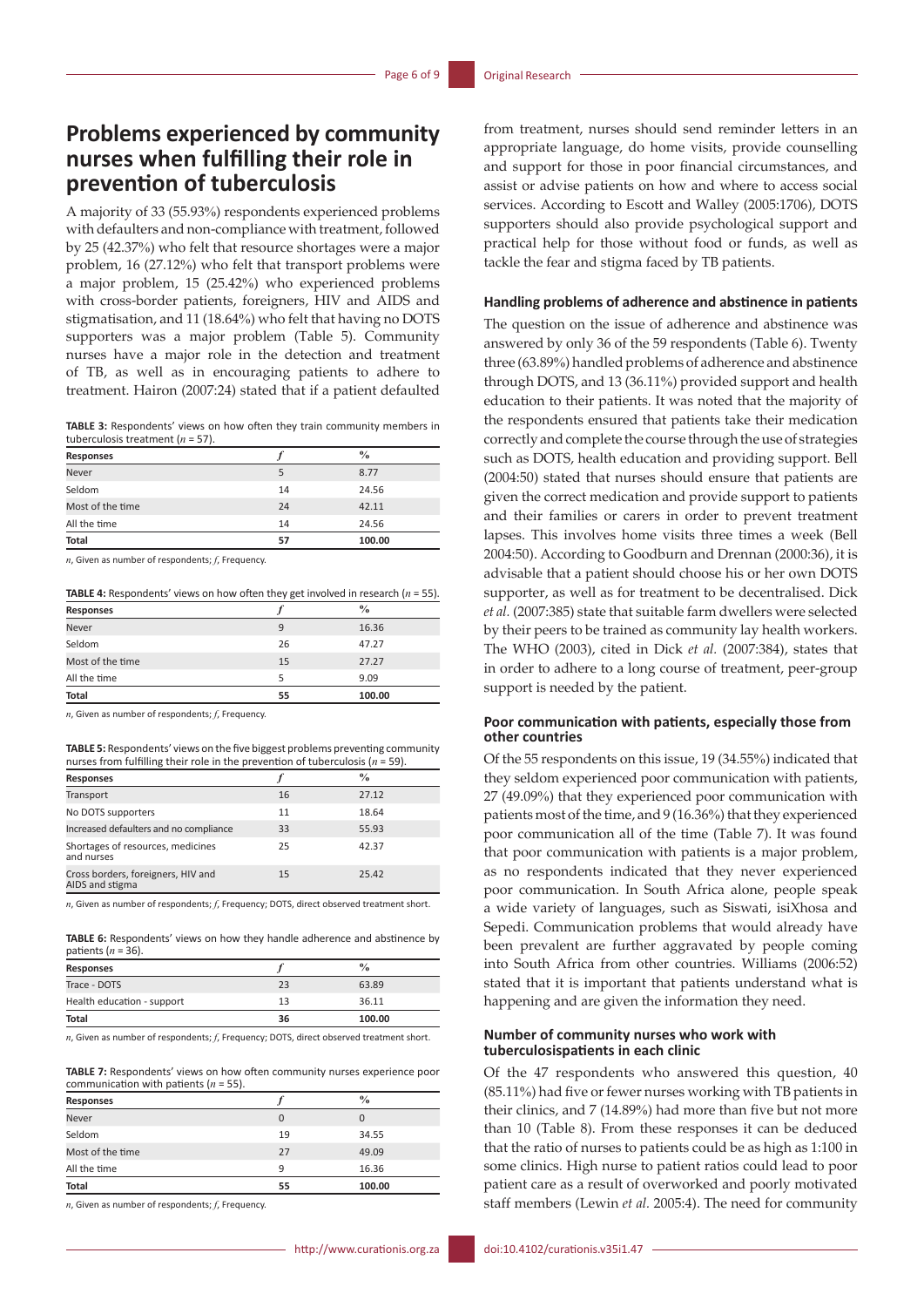health workers is more important than an approach based exclusively on health facilities, hence clear government policy and support for lay health worker programmes is needed in the campaign against TB (Dudley *et al.* 2003:548).

#### **Staff shortages**

Staff shortages were and still are a problem (Table 9). Most respondents (22% – 38.60%) experienced staff shortages at their clinics all the time, followed by 19 (33.33%), who experienced this most of the time, 13 (22.81%), who seldom experienced this, and 3 (5.26%), who had never experienced staff shortages. Torfoss (2007:1) stated that health departments in many countries are faced with human resource shortages, and in order to care for those in need the number of treatment supporters must be increased. In support of this statement, Norvelli (2004:8) stated that shortages of nurses are being felt all over the world. In order to increase the number of nurses available to manage TB, the South African Government is improving working conditions to not only recruit but also retain more nurses (Burger 2007:3). This includes provision of scarce skills and rural allowances (Burger 2007:3). In a broadcast of Ligwalagwala Radio News on 08 October 2008, it was stated that in order to overcome TB the South African Government must first deal with human resource problems. This statement was made by a WHO delegate (identity unknown) on a visit to a TB hospital in KwaZulu-Natal.

#### **Shortages of tuberculosismedication**

The majority of respondents 28 (50.00%) never experienced shortages of TB medication at their clinics, 25 (44.64%) seldom experienced shortages, 2 (3.57%) experienced shortages most of the time, and 1 (1.79%) experienced a shortage all of the time (Table 10). It can therefore be concluded that the majority of clinics in the Tshwane Health District of Gauteng Province do not experience TB medication shortages. However, neighbouring countries like Zimbabwe have run short of TB medication, and the request for money to buy TB drugs has not been considered (Lyris ListManager 2006:1). Consequently, people from neighbouring countries such as Zimbabwe cross the border into South Africa in order to obtain treatment, causing a strain on the economy of the area.

### **Community nurses contract tuberculosiswhilst working with tuberculosispatients**

Most respondents (42% – 73.68%) indicated that they seldom experienced the problem of community nurses contracting TB whilst working with TB patients, whilst 8 (14.04%) indicated that they experienced this most of the time (Table 11). None indicated that they experienced this all the time. This is good news. However, 8 respondents experiencing it most of the time is high in relation to the total number who answered this question. According to Naidoo and Jinabhai (2006:676), the rate of infection with TB amongst health workers in eThekwini Municipality public sector hospitals was higher than the infection rate in the community, and was increasing yearly. Chanda and Gosnell (2006:1) stated that there had been a rise in the mortality and morbidity of nurses from TB.

### **Is Government doing enough to protect nurses who work with tuberculosispatients from contracting tuberculosison duty?**

Of the 57 respondents, 55 (96.49%) responded to the above question with a 'No', and only 2 (3.51%) answered 'Yes'. It was interesting to note that most respondents felt that government was not doing enough to protect nurses who work with TB patients from contracting the disease whilst at work. Tzeng (2005:358) stated that nurses, governments and healthcare institutions should work together to devise effective strategies to protect nurses from occupationally acquired TB.

Respondents who believed that government was doing enough to protect nurses from contracting TB in the workplace were requested to list measures that were in place

**TABLE 8:** Respondents' indication of the number of community nurses working with tuberculosis patients in their clinics ( $n = 47$ ).

| Responses             |    | $\frac{0}{0}$ |
|-----------------------|----|---------------|
| 0-5 community nurses  | 40 | 85.11         |
| 6-10 community nurses |    | 14.89         |
| <b>Total</b>          | 47 | 100.00        |

*n*, Given as number of respondents; *f*, Frequency.

**TABLE 9:** Respondents' views on how often shortages of staff occurred in their clinics  $(n = 57)$ .

| Responses        |    | $\%$   |
|------------------|----|--------|
| Never            | 3  | 5.26   |
| Seldom           | 13 | 22.81  |
| Most of the time | 19 | 33.33  |
| All the time     | 22 | 38.60  |
| <b>Total</b>     | 57 | 100.00 |

*n*, Given as number of respondents; *f*, Frequency.

**TABLE 10:** Respondents' views on how often shortages of tuberculosis medication occurred in their clinics (*n* = 56).

| Responses        |               | $\frac{0}{0}$ |
|------------------|---------------|---------------|
| Never            | 28            | 50.00         |
| Seldom           | 25            | 44.64         |
| Most of the time | $\mathcal{P}$ | 3.57          |
| All the time     |               | 1.79          |
| Total            | 56            | 100.00        |

*n*, Given as number of respondents; *f*, Frequency.

**TABLE 11:** Respondents' views on how often community nurses contract tuberculosis whilst working with tuberculosis patients (*n* = 57).

| <b>Responses</b> |    | $\frac{0}{0}$ |
|------------------|----|---------------|
| Never            |    | 12.28         |
| Seldom           | 42 | 73.68         |
| Most of the time | 8  | 14.04         |
| All the time     | 0  | O             |
| Total            | 57 | 100.00        |

*n*, Given as number of respondents; *f*, Frequency.

**TABLE 12:** Respondents' views on measures that government should put in place to protect community nurses (*n* = 55).

| Responses                                       |    | $\frac{0}{0}$ |  |
|-------------------------------------------------|----|---------------|--|
| Protective clothing: masks,<br>gloves and gowns | 24 | 43.64         |  |
| Environment: air-conditioner, lights            | 22 | 40.00         |  |
| Information: training of nurses                 | 8  | 14.55         |  |
| Prophylactic treatment and screening            | 24 | 43.64         |  |
| Incentives                                      | 4  | 7.27          |  |

*n*, Given as number of respondents; *f*, Frequency.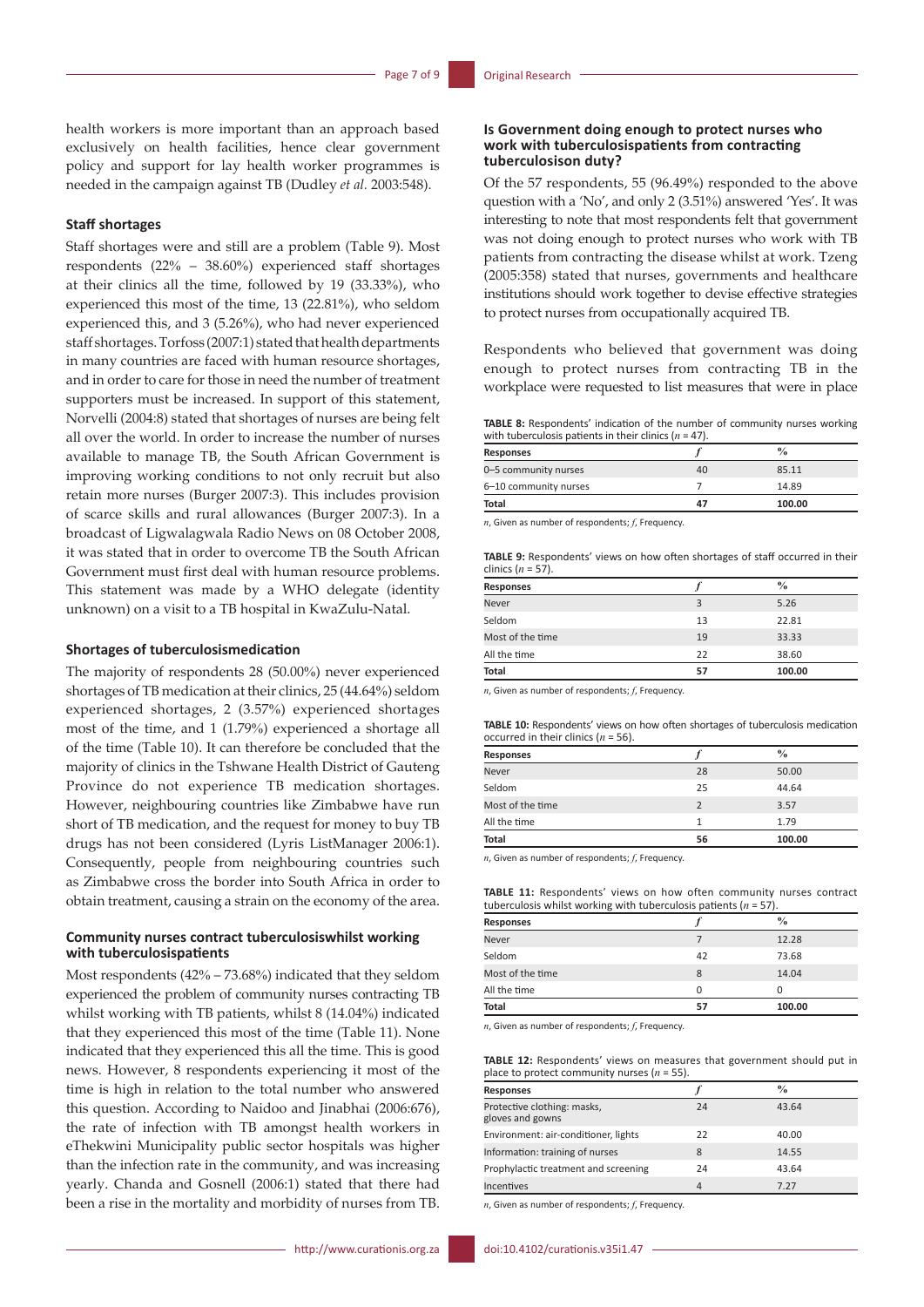to protect nurses from contracting TB. The two respondents specified that government provided community nurses with masks and gloves to protect them from contracting TB.

In a second follow-up question, those respondents who did not believe that government was doing enough to protect community nurses from contracting TB whilst on duty were requested to list the specific measures that government *should* put in place to protect nurses who work with TB patients from contracting the disease whilst on duty (Table 12).

Of the 55 respondents, 24 (43.64%) indicated they wanted the government to provide them with personal protective clothing, and 24 (43.64%) indicated that they wanted the government to provide community nurses with prophylactic treatment, as well as screening for TB and other diseases before placement. From the high number of responses indicating these two measures, it can be concluded that it is a matter of urgency that Government should provide personal protective clothing as well as screening to community nurses. Twenty two (40.00%) wanted the government to ensure that clinics are environments conducive to the provision of adequate care, as most of the clinics are stuffy and congested. Eight (14.55%) indicated a need for information or training on recent diseases, and 4 (7.27%) indicated that they wanted incentives. The researcher observed that incentives are important to some people, as they need to be recognised for work well done in order to motivate them to work even harder. According to the Draft National Infection Prevention and Control Policy for TB, MDR-TB and extremely drugresistant TB (XDR-TB) (Department of Health 2007:13), staff training should be conducted before initial assignment and continuing education provided annually. For infection control and prevention to be effective, community nurses should understand the importance of the relevant policies and their roles in implementing them (Tzeng 2005:362).

## **Limitations of the study**

This study was limited to community nurses working in the Tshwane Health District of Gauteng, who were registered with the SANC and had experience of one year or more of working with TB patients. The sample size was small, and therefore the results of this study cannot be generalised to registered nurses in hospital settings or even clinics in the rest of South Africa. As this study was limited to registered community nurses in Tshwane, more studies could be conducted to look at the role that nurses, assistant nurses and enrolled nurses play in the prevention of TB, as these nurses are allocated in the clinics as part of the personnel involved in management of TB.

## **Recommendations**

The following recommendations stem from this study:

• TB management and prevention should form part of the curricula of community nurses at all levels. Nursing schools should include the role of community nurses in the prevention of TB in their curricula.

- Community nurses should be encouraged to participate in research studies conducted by others and even to conduct research themselves.
- Shortages of staff could be relieved if health caregivers and volunteers are recruited to help with home-based health care, including home visits, providing health education and awareness campaigns under supervision of registered community nurses (Richter & Peu 2004:36).
- The respondents felt that the government was not doing enough to protect them from contracting TB, and suggested the following measures to be taken by government:
	- Healthcare providers should be screened before employment, provided with prophylactic treatment when needed and, when TB is contracted on duty, treatment should be provided free of charge.
	- Government should provide community nurses as well as the public with training on current health issues, such as TB, MDR-TB and XDR-TB.
	- Government and business people should support TB programmes by providing money to NGOs and DOTS supporters in order to make follow-up visits to patients possible, thus reducing the number of defaulters.
	- Stringent measures should be taken at all border points to ensure that those entering the country are screened for diseases like TB, MDR-TB and XDR-TB.

## **Conclusions**

Effective TB control could be achieved if health services could work in partnership with patients, their families and the community at large. Data on the role of community nurses in the prevention of TB in the Tshwane Health District of Gauteng, obtained from respondents who completed a structured questionnaire, are supported by information gained from the literature. The literature control following the data collection and analysis confirmed the role of community nurses in preventing and combatting TB in Tshwane Health District in Gauteng Province. The data analysis and literature control further revealed that community nurses encounter problems when fulfilling their role in this regard, and that action is needed to eliminate these problems. Based on the results of this research, measures to protect community nurses from contracting TB should be a priority.

## **Acknowledgements**

The authors would like to acknowledge the following who contributed to the success of the study: the University of Pretoria and Gauteng Department of Health for providing us with permission to conduct the study, community nurses for agreeing to serve as participants, the supervisors who contributed to the success of the study, library staff, editor Mrs H. Liebenberg, and statistician Mrs J. Sommers.